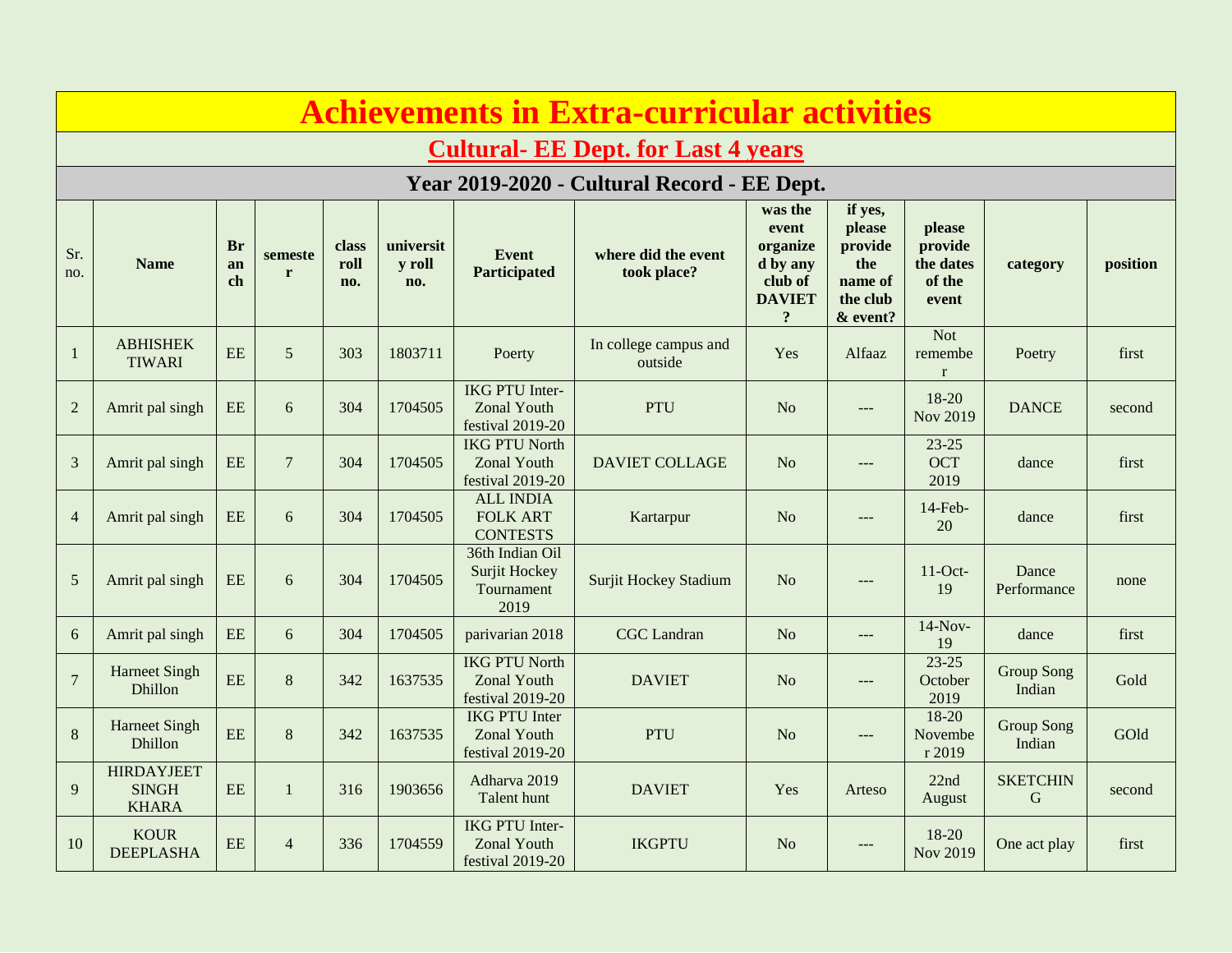| 11 | <b>KOUR</b><br><b>DEEPLASHA</b> | $\rm{EE}$ | 6              | 336 | 1704559 | <b>IKG PTU Inter-</b><br><b>Zonal Youth</b><br>festival 2019-20 | <b>IKG PTU</b>                                                             | N <sub>o</sub> | $---$  | 19-20<br><b>NOV</b><br>2019          | <b>ONE ACT</b><br>PLAY (Best<br>Actor-<br>Female) | first  |
|----|---------------------------------|-----------|----------------|-----|---------|-----------------------------------------------------------------|----------------------------------------------------------------------------|----------------|--------|--------------------------------------|---------------------------------------------------|--------|
| 12 | <b>KOUR</b><br><b>DEEPLASHA</b> | EE        | 6              | 336 | 1704559 | <b>IKG PTU Inter-</b><br><b>Zonal Youth</b><br>festival 2019-20 | <b>IKG PTU</b>                                                             | N <sub>o</sub> | ---    | 18-20<br><b>NOV</b><br>2019          | <b>SKIT</b>                                       | third  |
| 13 | <b>KOUR</b><br><b>DEEPLASHA</b> | EE        | 4              | 336 | 1704559 | <b>IKG PTU North</b><br><b>Zonal Youth</b><br>festival 2019-20  | <b>DAVIET</b>                                                              | N <sub>o</sub> | $---$  | $23 - 25$<br><b>OCT</b><br>2019      | One Act play                                      | first  |
| 14 | <b>KOUR</b><br><b>DEEPLASHA</b> | EE        | 4              | 336 | 1704559 | <b>IKG PTU North</b><br><b>Zonal Youth</b><br>festival 2019-20  | <b>DAVIET</b>                                                              | N <sub>o</sub> | ---    | $23 - 25$<br><b>OCT</b><br>2019      | Skit                                              | first  |
| 15 | <b>KOUR</b><br><b>DEEPLASHA</b> | EE        | 6              | 336 | 1704559 | <b>IKG PTU North</b><br><b>Zonal Youth</b><br>festival 2019-20  | <b>DAVIET</b>                                                              | N <sub>o</sub> |        | $23 - 25$<br>OCT<br>2019             | <b>ONE ACT</b><br>PLAY (Best<br>Actor-<br>Female) | first  |
| 16 | <b>KOUR</b><br><b>DEEPLASHA</b> | $\rm{EE}$ | 6              | 336 | 1704559 | Inter-university<br>Youth festival<br>2019-20                   | <b>GNDU AMRITSAR</b>                                                       | N <sub>o</sub> | $---$  | $25-29$<br>DEC<br>2019               | <b>ONE ACT</b><br>PLAY, SKIT                      | none   |
| 17 | <b>KOUR</b><br><b>DEEPLASHA</b> | EE        | 6th            | 336 | 1704559 | Inter-university<br>Youth festival<br>2019-20                   | <b>GNDU AMRITSAR</b>                                                       | N <sub>o</sub> | $---$  | 25-29<br>DEC<br>2019                 | <b>ONE ACT</b><br>PLAY, SKIT                      | none   |
| 18 | Manica<br>Choudhary             | EE        | 1              | 328 | 1918756 | <b>Talent Hunt</b>                                              | In the college                                                             | Yes            | Arteso | $22 - 23$<br>august<br>2019          | Mehandi art                                       | first  |
| 19 | <b>NEERAJ</b><br><b>DHIMAN</b>  | $\rm{EE}$ | 6              | 322 | 1704521 | ADAVITYA2K<br>19                                                | <b>AUDITORIUM</b>                                                          | N <sub>o</sub> | No     | 13/03/20<br>$19 -$<br>14/03/20<br>19 | <b>EVENT</b><br><b>ORGANIZE</b><br>$\mathbb{R}$   | none   |
| 20 | Manthan Mehta                   | EE        | 5              | 317 | $---$   | <b>IKG PTU North</b><br><b>Zonal Youth</b><br>festival 2019-20  | Daviet                                                                     | N <sub>o</sub> | $---$  | $23 - 25$<br>October<br>2019         | Mime                                              | first  |
| 21 | Manthan Mehta                   | EE        | 5              | 317 | $---$   | <b>IKG PTU Inter-</b><br><b>Zonal Youth</b><br>festival 2019-20 | Ptu                                                                        | N <sub>o</sub> | $---$  | 18-20<br>Novembe<br>r 2019           | Mime                                              | first  |
| 22 | Anushka<br>Sharma               | $\rm{EE}$ | $\overline{7}$ | 308 | $---$   | <b>IKG PTU North</b><br>Zonal Youth<br>festival 2019-20         | Daviet                                                                     | N <sub>o</sub> | $---$  | $23 - 25$<br>October<br>2019         | Giddha                                            | first  |
| 23 | Ameek Sidhu                     | $\rm{EE}$ | $\mathbf{1}$   | 305 | $---$   | <b>IKG PTU North</b><br><b>Zonal Youth</b><br>festival 2019-20  | Daviet                                                                     | N <sub>o</sub> | $---$  | $23 - 25$<br>October<br>2019         | Giddha                                            | first  |
| 24 | Ameek Sidhu                     | $\rm{EE}$ | $\sqrt{2}$     | 305 | $---$   | 36th All India<br>Folk Art<br>Contest                           | Govt. School, Dera<br>Baba Joure, Raipur<br>Rasulpur Village,<br>Jalandhar | $\rm No$       |        | 13th Feb<br>$-15th$<br>Feb 2020      | <b>Folk Dance</b><br>(Gidha)                      | second |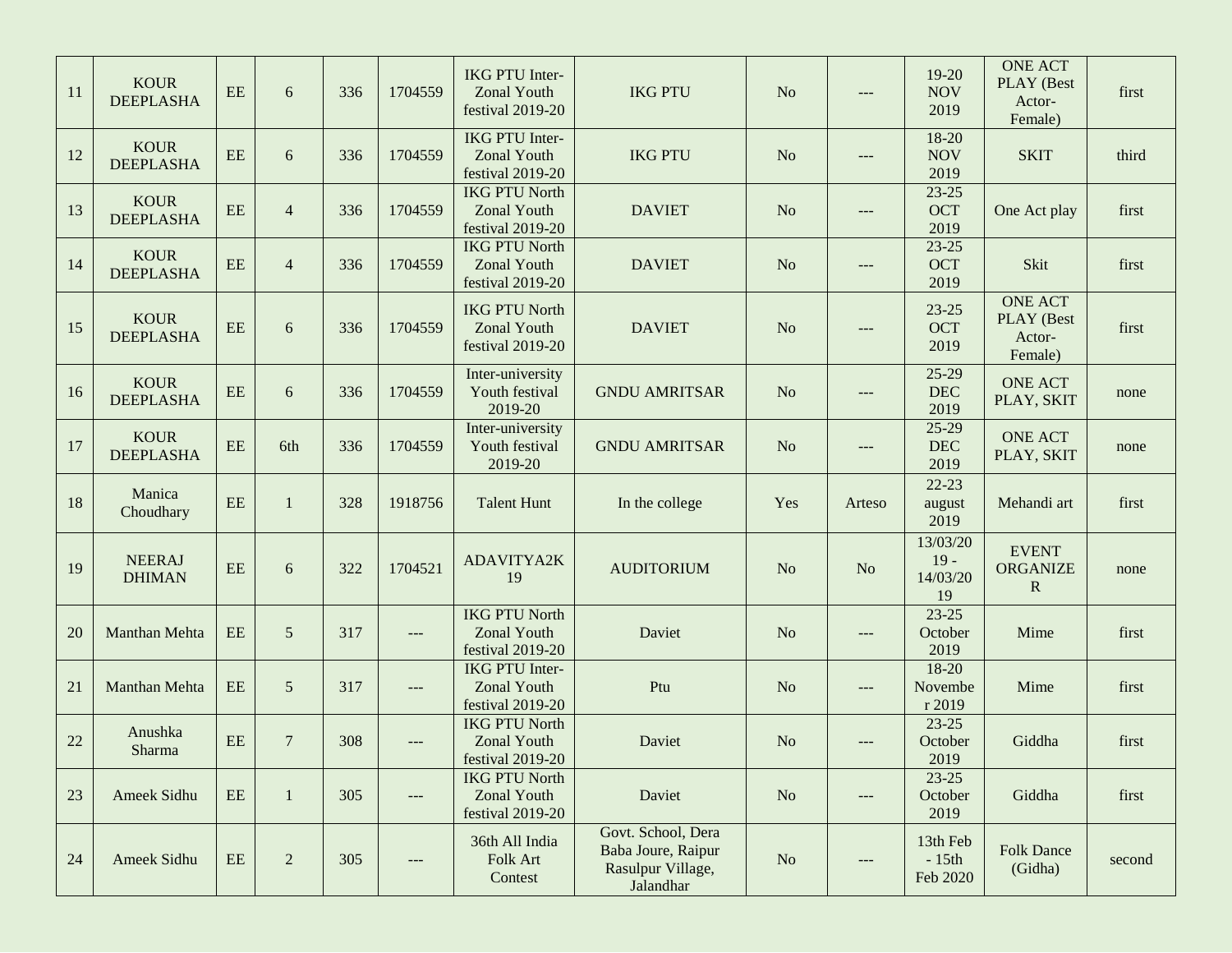| 25                    | Ameek Sidhu                      | <b>EE</b>             | $\mathbf{1}$     | 305                      | $---$                      | 36th Indian Oil<br>Surjit Hockey<br>Tournament<br>2019          | <b>Surjit Hockey Stadium</b>                                                                                      | N <sub>o</sub>                              | $---$                                                                                       | $11$ -Oct-<br>19                                                | Dance<br>Performance                           | none                          |
|-----------------------|----------------------------------|-----------------------|------------------|--------------------------|----------------------------|-----------------------------------------------------------------|-------------------------------------------------------------------------------------------------------------------|---------------------------------------------|---------------------------------------------------------------------------------------------|-----------------------------------------------------------------|------------------------------------------------|-------------------------------|
| 26                    | Mridul Talwar                    | EE                    | 3                | 318                      | $\overline{a}$             | <b>IKG PTU North</b><br><b>Zonal Youth</b><br>festival 2019-20  | Daviet                                                                                                            | N <sub>o</sub>                              | $\hspace{0.05cm}---$                                                                        | $23 - 25$<br>October<br>2019                                    | Group<br>Shabad/<br>Bhajan                     | Second                        |
| 27                    | <b>Mridul Talwar</b>             | EE                    | 3                | 318                      | ---                        | <b>IKG PTU Inter-</b><br><b>Zonal Youth</b><br>festival 2019-20 | Ptu                                                                                                               | N <sub>o</sub>                              | $---$                                                                                       | $18-20$<br>Novembe<br>r 2019                                    | Group<br>Shabad/<br>Bhajan                     | First                         |
| 28                    | <b>Tripatpal Singh</b>           | EE                    | $7\phantom{.0}$  | 367                      | $---$                      | <b>IKG PTU North</b><br><b>Zonal Youth</b><br>festival 2019-20  | Daviet                                                                                                            | N <sub>o</sub>                              | $---$                                                                                       | $23 - 25$<br>October<br>2019                                    | Vaar Singing                                   | first                         |
| 29                    | <b>Tripatpal Singh</b>           | $\rm{EE}$             | $\boldsymbol{7}$ | 367                      | $---$                      | <b>IKG PTU Inter-</b><br><b>Zonal Youth</b><br>festival 2019-20 | Ptu                                                                                                               | N <sub>o</sub>                              | $---$                                                                                       | 18-20<br>Novembe<br>r 2019                                      | Vaar Singing                                   | third                         |
|                       |                                  |                       |                  |                          |                            |                                                                 |                                                                                                                   |                                             |                                                                                             |                                                                 |                                                |                               |
|                       |                                  |                       |                  |                          |                            |                                                                 |                                                                                                                   |                                             |                                                                                             |                                                                 |                                                |                               |
| Sr.<br>N <sub>o</sub> | <b>Name</b>                      | <b>Br</b><br>an<br>ch | semeste<br>r     | class<br>roll<br>no.     | universit<br>y roll<br>no. | if other, what<br>is the name of<br>the event?                  | Year 2018-2019 - Cultural Record - EE Dept.<br>the event was<br>organized by<br>(organization/institutio<br>$n$ ? | where<br>did the<br>event<br>took<br>place? | was the<br>event<br>organize<br>d by any<br>club of<br><b>DAVIET</b><br>$\ddot{\mathbf{.}}$ | if yes,<br>please<br>provide<br>the name<br>of the<br>club $\&$ | please<br>provide the<br>dates of the<br>event | category                      |
| $\mathbf{1}$          | <b>AMRIT PAL</b><br><b>SINGH</b> | EE                    | $\boldsymbol{7}$ | 304.1<br>$7\phantom{.0}$ | 1704505                    | <b>IKG PTU North</b><br><b>Zonal Youth</b><br>festival 2018     | <b>INS</b>                                                                                                        | CT<br><b>COLLAG</b><br>E                    | N <sub>o</sub>                                                                              | event?<br>$\qquad \qquad - -$                                   | 16-Oct-18                                      | <b>BHANGR</b><br>$\mathbf{A}$ |
| $\overline{2}$        | <b>AMRIT PAL</b><br><b>SINGH</b> | EE                    | $\overline{7}$   | 304.1<br>$7\phantom{.0}$ | 1704505                    | <b>IKG PTU Inter-</b><br><b>Zonal Youth</b><br>festival 2018    | <b>INS</b>                                                                                                        | <b>DAVIET</b>                               | N <sub>o</sub>                                                                              | $---$                                                           | $10-Nov-18$                                    | <b>BHANGR</b><br>$\mathbf{A}$ |
| $\mathfrak{Z}$        | <b>ANUSHKA</b><br><b>SHARMA</b>  | EE                    | 5th              | 308                      | 1604376                    | <b>IKGPTU</b><br>Interzonal youth<br>festival 2k18-19           | $---$                                                                                                             | <b>DAVIET</b><br>Jalandhar                  | No                                                                                          | $---$                                                           | 12/11/2018                                     | <b>GIDDHA</b>                 |
| $\overline{4}$        | <b>ANUSHKA</b><br><b>SHARMA</b>  | EE                    | 5th              | 308                      | 1604376                    | <b>IKGPTU</b><br>Interzonal youth<br>festival 2k18-19           | $---$                                                                                                             | <b>DAVIET</b><br>Jalandhar                  | N <sub>o</sub>                                                                              | $\qquad \qquad - -$                                             | 12/11/2018                                     | <b>GIDDHA</b>                 |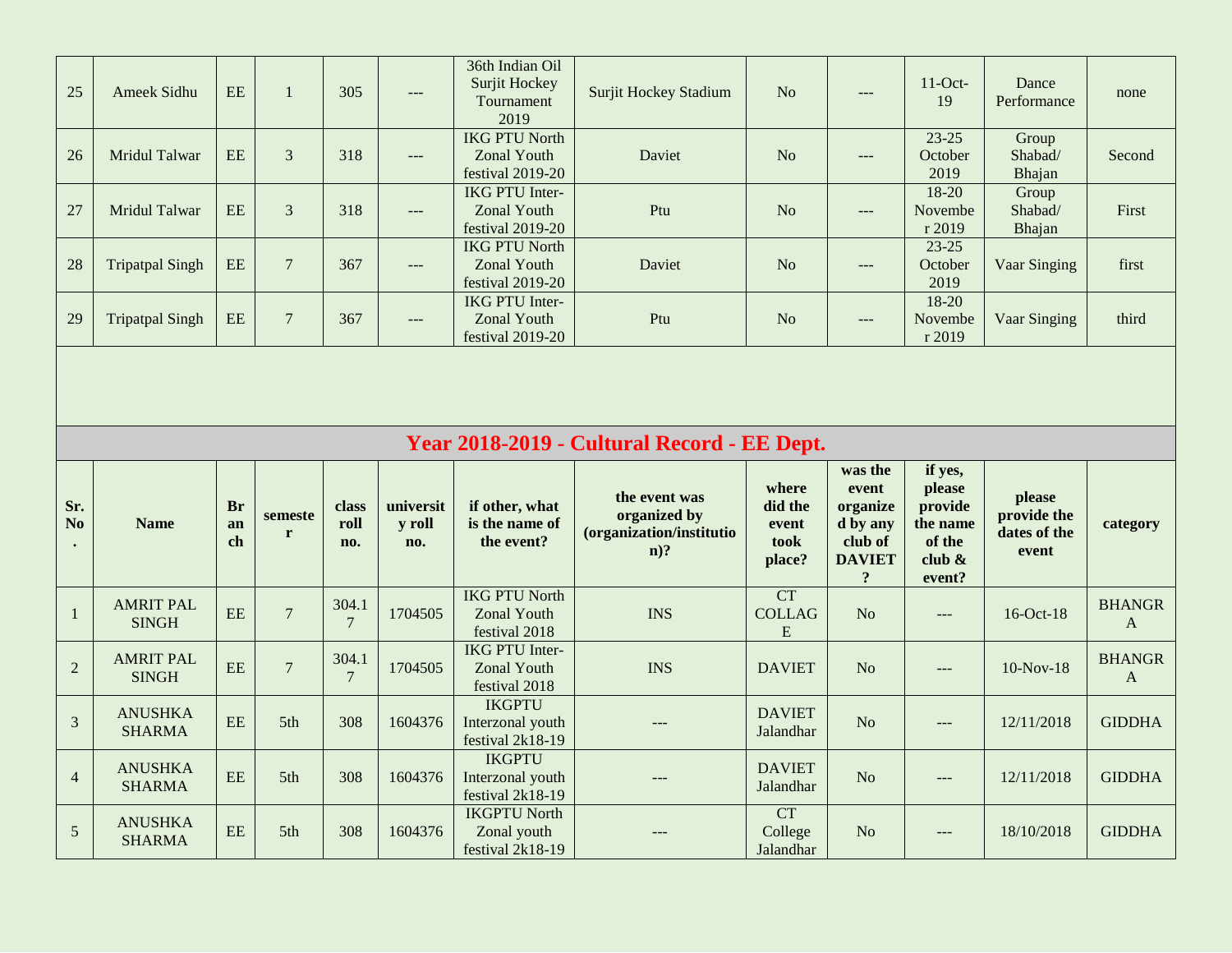| 6              | <b>ANUSHKA</b><br><b>SHARMA</b> | EE | $\overline{7}$ | 308        | 1604376 |                                                                      | ---            | <b>IKGPTU</b><br>Kapurthal<br>a | No              | $---$         | 20/11/19                      | <b>GIDDHA</b>                  |
|----------------|---------------------------------|----|----------------|------------|---------|----------------------------------------------------------------------|----------------|---------------------------------|-----------------|---------------|-------------------------------|--------------------------------|
| $\overline{7}$ | <b>CHIRAG</b><br><b>ROHILLA</b> | EE | $\,8\,$        | 312.1<br>6 | 1604380 | Collage making<br>zonal $\&$<br>interzonal<br>2017,2018              | <b>IKGPTU</b>  | DAVIET,<br>CTIEMT,              | Yes             | Arteso        | $9 - 11$<br>November20<br>18; | Fine arts                      |
| $\,8\,$        | <b>CHIRAG</b><br><b>ROHILLA</b> | EE | 6              | 312.1<br>6 | 1604380 | <b>IKG PTU</b><br><b>ZONAL</b><br><b>YOUTH</b><br><b>FESTIVAL</b>    | <b>IKG PTU</b> | <b>CTIEMT</b>                   | N <sub>o</sub>  | $---$         | $16-18$<br>October 2018       | Collage<br>making              |
| 9              | <b>Harneet Singh</b><br>Dhillon | EE | 8              | 342        | 1637535 | Singing                                                              | <b>GNDU</b>    | <b>GNDU</b><br>amritsar         | N <sub>o</sub>  | $---$         | $26-29$<br>december           | Singing                        |
| 10             | <b>Harneet Singh</b><br>Dhillon | EE | 8              | 342        | 1637535 | Singing                                                              | <b>GNDU</b>    | <b>GNDU</b><br>amritsar         | N <sub>o</sub>  | $---$         | $26-29$<br>december           | Singing                        |
| 11             | <b>Harneet Singh</b><br>Dhillon | EE | 8              | 342        | 1637535 | youthfest<br>2017,2018,2019                                          | <b>DAVIET</b>  | <b>IKGPTU</b>                   | NO <sub>1</sub> | $---$         | $---$                         | singing                        |
| 12             | Manthan Mehta                   | EE | $\overline{7}$ |            | 1704516 | youthfest<br>2017,2018,2019                                          | daviet         | ikgptu                          | NO              | skit,<br>mime | $---$                         | one act<br>play,<br>skit, mime |
| 13             | <b>SATYAM</b><br><b>MAGU</b>    | EE | $\overline{7}$ | 345        | $---$   | youthfest<br>2017,2018,2020                                          | daviet         | ikgptu                          | NO              | $---$         | $---$                         |                                |
| 14             | <b>KANAV</b><br><b>KAPOOR</b>   | EE | 5              | 320        | $---$   | youthfest<br>2017,2018,2020                                          | daviet         | ikgptu                          | NO              | $---$         | $---$                         | <b>QUIZ</b>                    |
| 15             | <b>SHWETA</b>                   | EE | $\overline{7}$ | 347        | $---$   | youthfest<br>2017,2018,2020                                          | daviet         | ikgptu                          | NO              | $---$         | $---$                         | <b>GIDDHA</b>                  |
| 16             | <b>KOUR</b><br><b>DEEPLASHA</b> | EE | $\overline{4}$ | 336        | 1704559 | <b>IKG PTU</b><br><b>NORTH</b><br><b>ZONAL</b><br>YOUTH FEST<br>2018 | <b>IKG PTU</b> | <b>DAVIET</b>                   | No              | $---$         | 23-25 OCT<br>2019             | One Act<br>play and<br>Skit    |
| 17             | <b>KOUR</b><br><b>DEEPLASHA</b> | EE | $\overline{4}$ | 336        | 1704559 | <b>IKG PTU</b><br><b>INTER ZONAL</b><br>YOUTH FEST<br>2018           | <b>IKG PTU</b> | <b>DAVIET</b>                   | N <sub>o</sub>  | $---$         | 23-25 OCT<br>2019             | One Act<br>play and<br>Skit    |
|                |                                 |    |                |            |         |                                                                      |                |                                 |                 |               |                               |                                |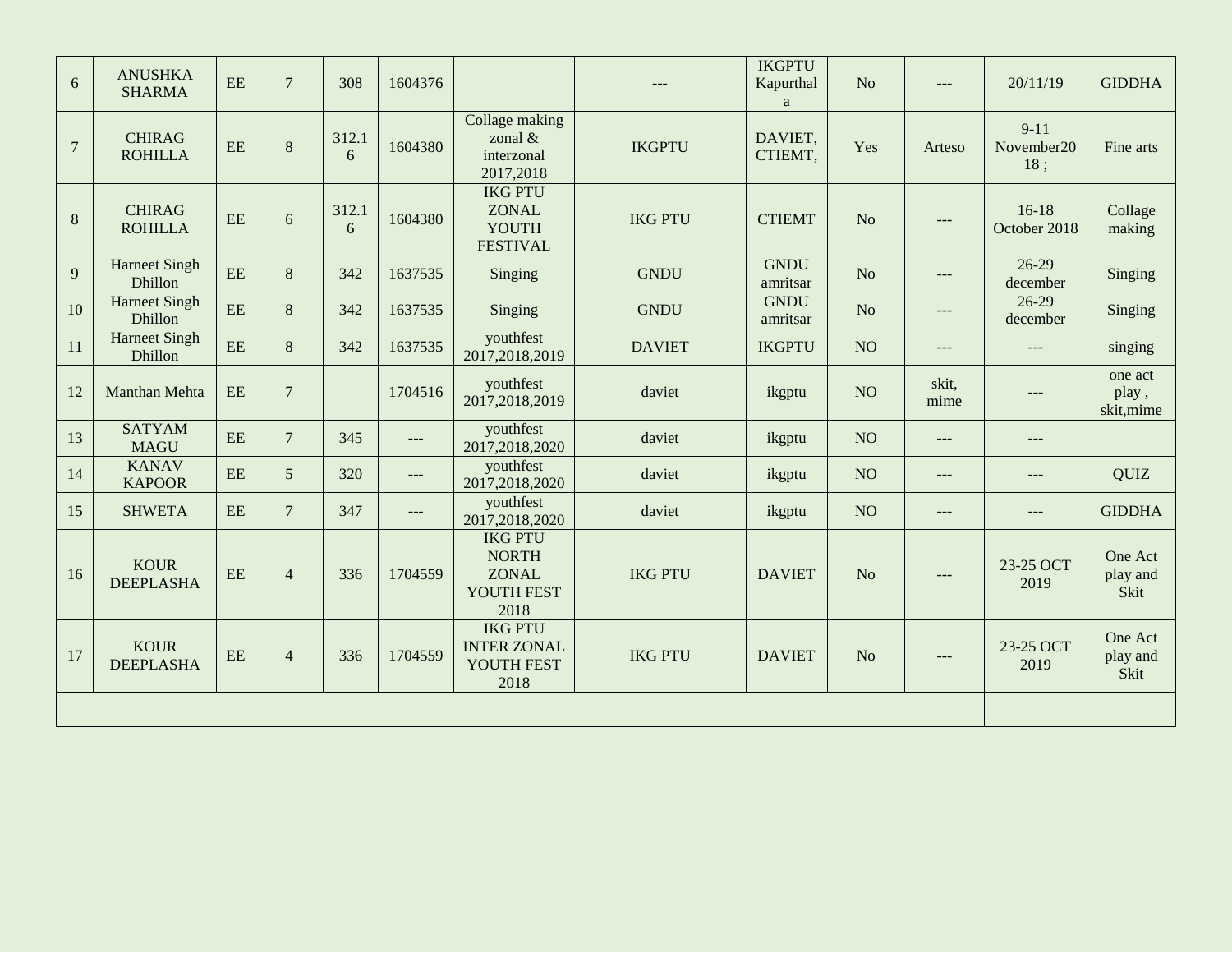| Year 2017-2018 - Cultural Record - EE Dept. |                              |                 |            |            |                              |                             |                              |                |                        |  |  |  |
|---------------------------------------------|------------------------------|-----------------|------------|------------|------------------------------|-----------------------------|------------------------------|----------------|------------------------|--|--|--|
| Sr.                                         |                              |                 | class roll | university | Event                        | the event was organized by  |                              | position       |                        |  |  |  |
| no.                                         | <b>Name</b>                  | semester        | no.        | roll no.   | <b>Participated</b>          | (organization/institution)? | category                     | <b>Zonal</b>   | Inter-<br><b>Zonal</b> |  |  |  |
| $\mathbf{1}$                                | <b>Manthan Mehta</b>         | $\mathbf{1}$    | 317/17     | 1704516    | <b>Youth Fest</b><br>2017-18 | <b>PTU</b>                  | Mime                         | $\mathbf{1}$   | 2                      |  |  |  |
| $\overline{2}$                              | <b>Harneet Singh Dhillon</b> | 3               | 342/16     | 1637535    | <b>Youth Fest</b><br>2017-18 | <b>PTU</b>                  | Group<br>Shabad/Bhajan       | $\mathbf{1}$   | 2                      |  |  |  |
| 3                                           | Satyam Magu                  | 5               | 345/15     | 1505295    | <b>Youth Fest</b><br>2017-18 | <b>PTU</b>                  | Group<br>Shabad/Bhajan       |                | $\overline{2}$         |  |  |  |
| $\overline{4}$                              | Satyam Magu                  | 5               | 345/15     | 1505295    | <b>Youth Fest</b><br>2017-18 | <b>PTU</b>                  | <b>Group Song</b><br>Indian  | $\mathbf{1}$   | $\mathbf{1}$           |  |  |  |
| 5                                           | Devika                       | 5               | 62/15      | 1604736    | <b>Youth Fest</b><br>2017-18 | <b>PTU</b>                  | <b>Folk Singing</b>          | 1              | $\mathbf{1}$           |  |  |  |
| 6                                           | Satyam Magu                  | 5               | 345/15     | 1505295    | <b>Youth Fest</b><br>2017-18 | <b>PTU</b>                  | <b>Light Vocal</b><br>Indian |                | ---                    |  |  |  |
| $\overline{7}$                              | Devika                       | $5\overline{)}$ | 62/15      | 1604736    | <b>Youth Fest</b><br>2017-18 | <b>PTU</b>                  | Vaar Singing                 | $\mathbf{1}$   | 2                      |  |  |  |
| 8                                           | <b>Amritpal Singh</b>        | $\mathbf{1}$    | 3017/17    | 1704505    | <b>Youth Fest</b><br>2017-18 | <b>PTU</b>                  | Bhangra                      | 1              | ---                    |  |  |  |
| 9                                           | Shweta                       | 5               | 347/15     | 1505297    | <b>Youth Fest</b><br>2017-18 | <b>PTU</b>                  | Giddha                       | $\overline{2}$ | ---                    |  |  |  |
| 10                                          | Anushka Sharma               | 3               | 308/16     | 1604376    | <b>Youth Fest</b><br>2017-18 | <b>PTU</b>                  | Giddha                       | $\overline{2}$ | ---                    |  |  |  |
| 11                                          | Chirag Rohilla               | $\overline{3}$  | 312/16     | 1604380    | <b>Youth Fest</b><br>2017-18 | <b>PTU</b>                  | <b>Collage Making</b>        | $\overline{2}$ | 2                      |  |  |  |